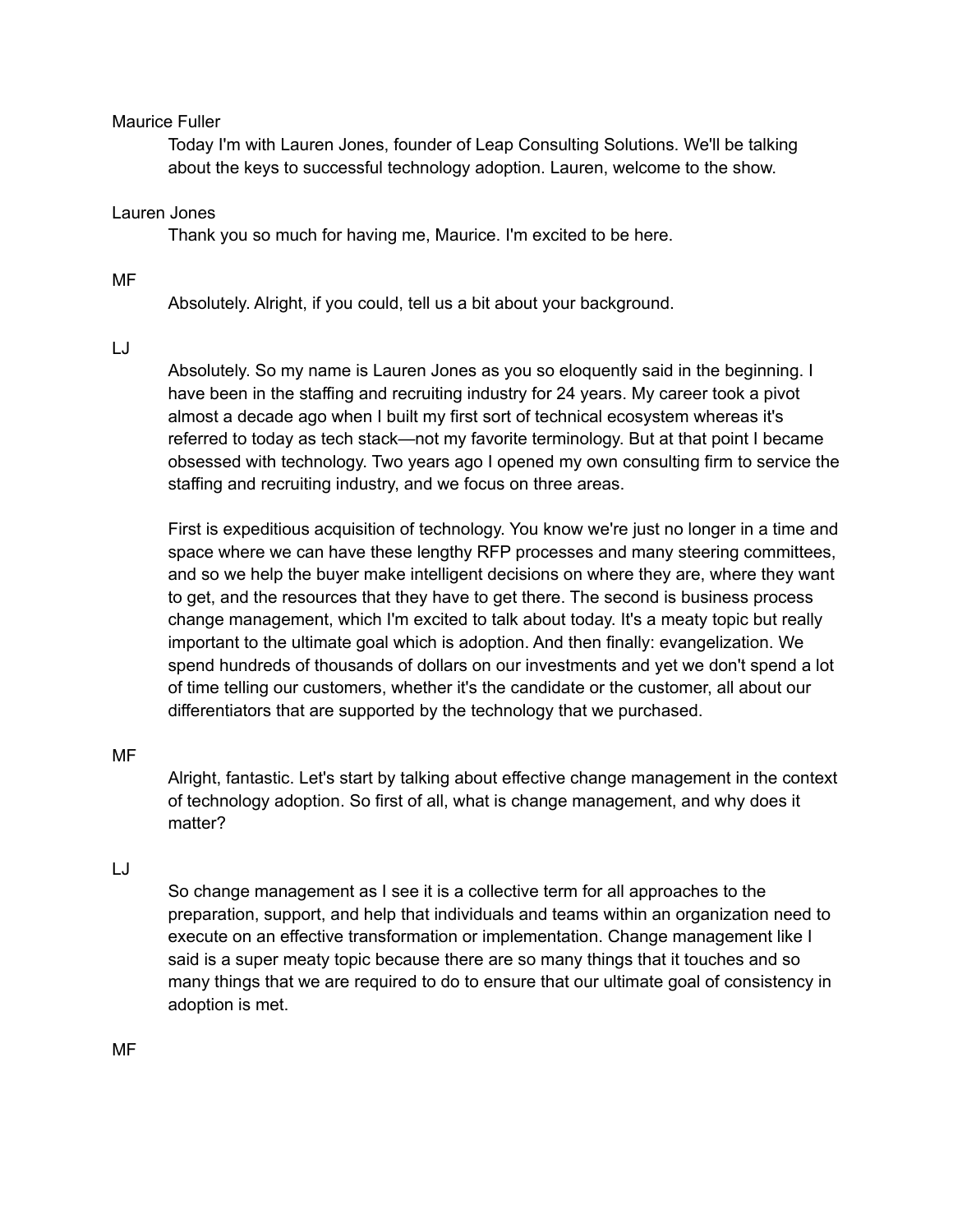Yeah, exactly. And within change management, executive buy-in is super important. So let's talk about that a little bit. Tell us about the importance of executive buy-in and sponsorship during the change management process.

## LJ

Yes, so I've seen a lot of missteps as it pertains to change management. We see Forbes put out a statistic on change efforts within large organizations that the vast majority, to the tune of almost 70%, fail. Part of that failure is communication and part of that failure is not helping people understand the why, and that's part of the vision. So executive sponsors are the visionaries, and helping each individual that's affected by this change understand why we're going in a specific direction or why we're implementing something and what's in it for them and what their part is is such an important part of getting that initial buy-in. Executive sponsorship will help people see that this is something that we are all doing together. It's not that this is something we're doing to you, because change management can be taken really personally like if we're taking the perception as if we're taking something away. When you don't have that executive buy-in and you have inconsistency in how you're implementing, it can really affect the sort of mental health of or attitude towards whatever this change might be.

#### MF

Yeah, exactly. So let's take it one level deeper and think about the organization throughout, and specifically overcoming resistance to change. You mentioned the importance of people understanding the why of the change.

# LJ

Yes, transparency is so important particularly today when there has been trust lost with employers. As you know we had massive layoffs with Covid-19 so there is work to be done on the part of employers to keep and maintain trust. When you have resistance, again, usually it's due to lack of transparency or sort of what I call ivory tower decisions where we haven't collaborated. We haven't asked for any information from the field. We may not have any real understanding of what frontline issues might be going on. So just inclusivity, and I think that's the perfect word for leaving that resistance to change is just inclusivity, communication, transparency. Tell people what's going to happen when it's going to happen and if they understand what's coming next, there's less fear behind it.

#### MF

You mentioned communications, and you have a lot of experience with change management within the context of very large organizations. How do we communicate effectively the change that's coming and how do we leverage internal marketing to facilitate that?

LJ

Internal marketing is your secret power. It's the wizard behind the curtain to communicate appropriately and get people excited. It was Matt Fisher who said at Gig Economy last year that digital marketing as a core competency will be a difference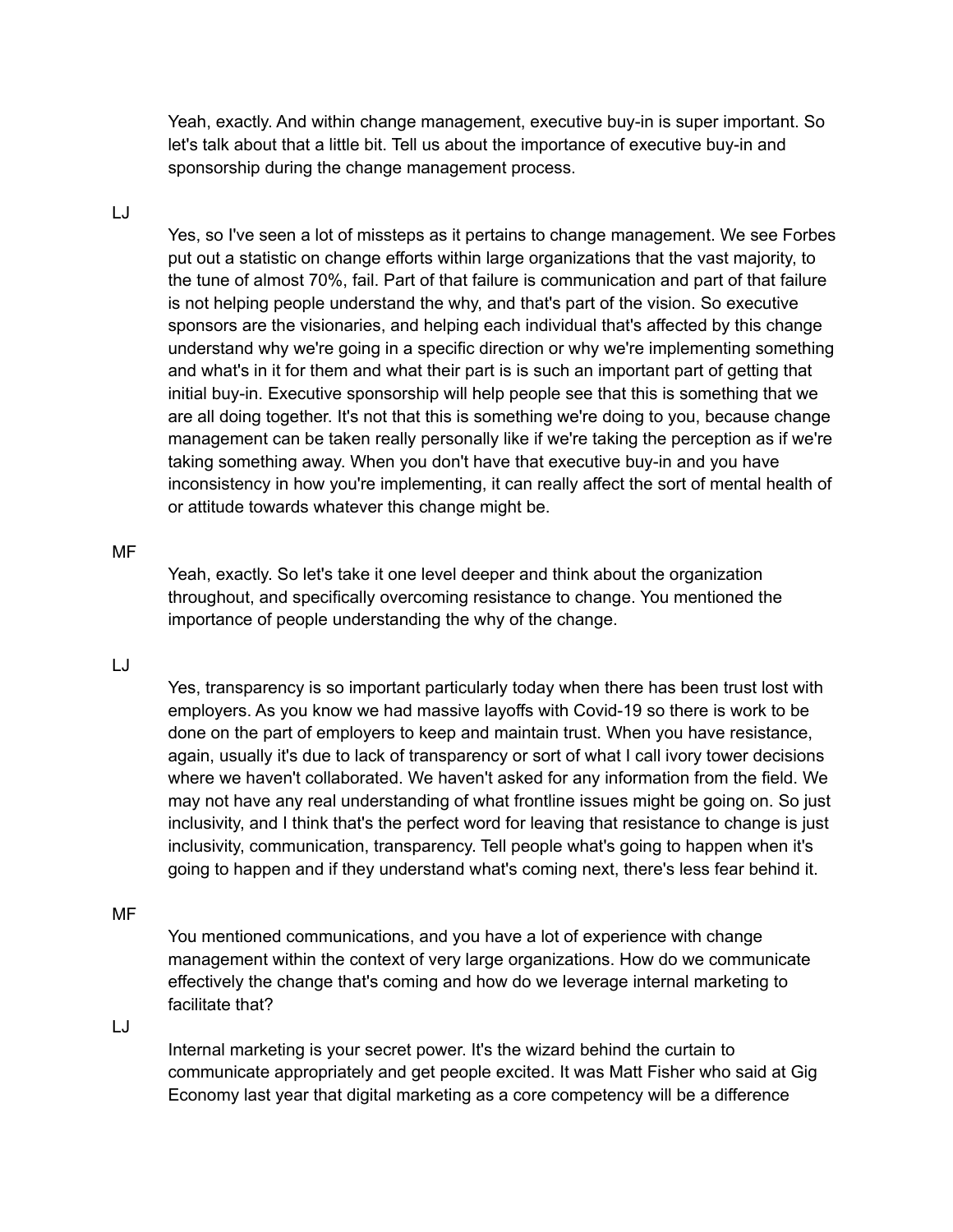maker for organizations as we navigate. I'll take it one step further and say digital marketing internally and externally will be the difference maker in having that competitive edge. If I'm implementing a new product I ask for eight weeks of lead time if we have it, if it's not a we're bleeding type of implementation where there's this extreme sense of urgency behind it. There's always a sense of urgency, but sometimes we need to implement things really quickly as we did in 2020. Eight weeks of, again, getting people and informing them, giving them the why, communicating with them in a number of different mediums. So if you're emailing them, texting them, talking about it in a meeting, it's going to feel familiar and that familiarity is going to remove some of the fear of change. So I like an eight week marketing case. It's like an internal marketing campaign to inform people, educate them, give them the why, tell them what's coming, how it's gonna be implemented, how we're gonna hold them accountable, how we'll be coming back around to make sure that they're getting all of the goodness out of what we're trying to implement. It is so fundamental to executing a successful change management. Yeah.

### MF

That all makes sense. Lauren, you mentioned implementations, and let's talk specifically about a|ATS implementations. Why is it that some ATS implementations are better than others?

### LJ

Well I think there are a couple things and a couple components of a really great ATS implementation. First, it's that the data that's coming in has been well taken care of and maintained. I look at it like always being prepared to move; you had your house and you had your master bedroom, everything's in a box and it's labeled and we know exactly where it goes when we pick up and move to the next house. The same thing is applicable to your data and making sure that we have good data hygiene. That makes you so flexible and agile in implementing or moving your information or data from one ATS to the next.

The second is going to be understanding your requirements and not trying to pigeonhole the new experience to the old experience, so understanding what do I now require this ATS to do that my previous ATS didn't do and not trying to over configure or over customize. Clarity of requirements and what you need the experience to be like is fundamental to a really good ATS implementation, and if there were two that I could pick it would be clean data and a good handle on your requirements.

#### MF

Yes, agreed. And on your point with clean data, it's never been more important to have clean data as we enter this era of automation and after that AI and ML.

LJ

A hundred percent.

MF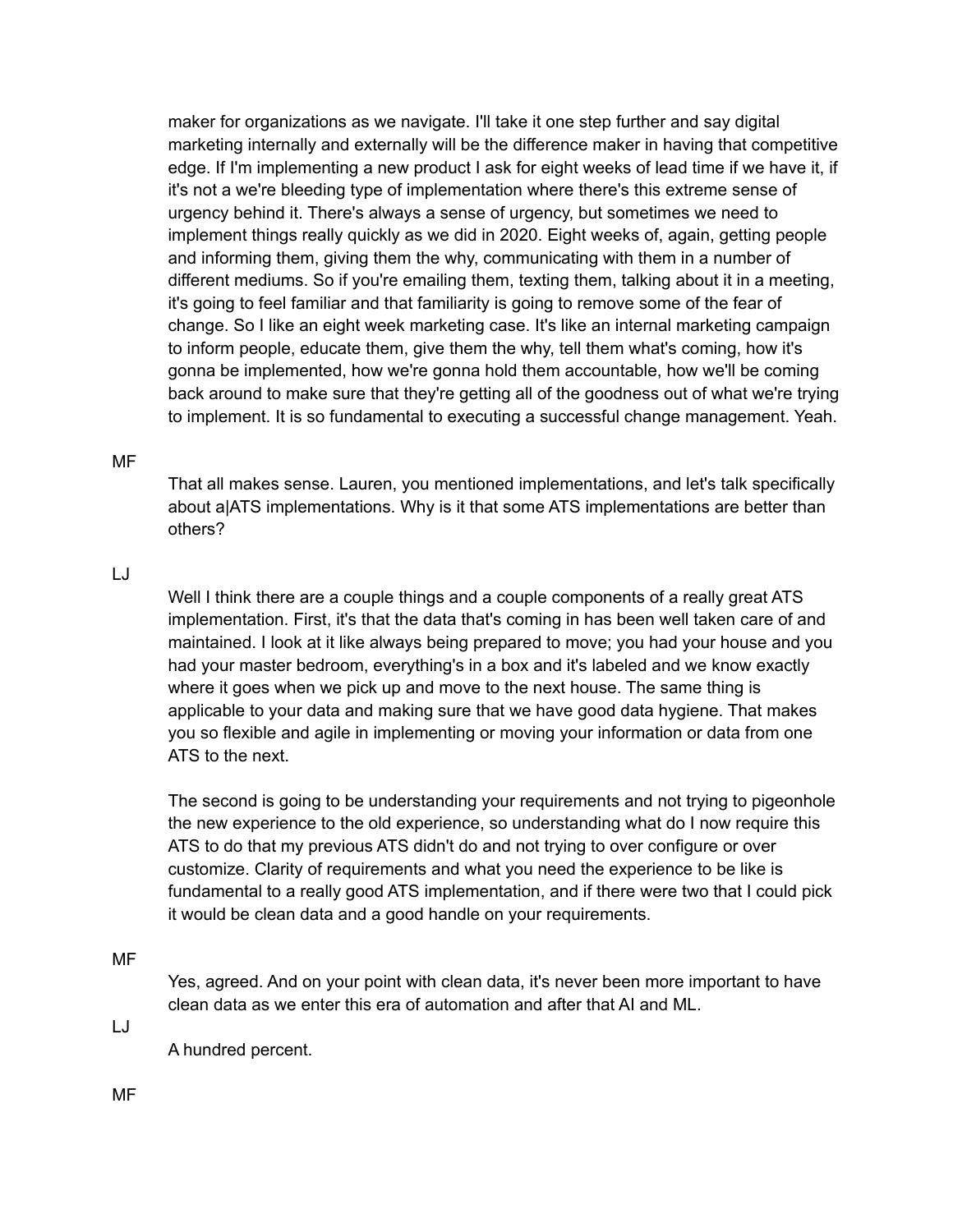Alright, so let's talk about PMing the deployment of a new ATS system. What's the importance of having a PM to ensure a successful ATS implementation?

#### LJ

Oh, this is where I see a lot of falldown is that there is no clear ownership when on the client side, particularly in the small to mid-size firm. Everybody's taking a piece of it and that's how we end up with a clunky parsed out solution post implementation. Digital transformation must coincide with structural transformation. Who is going to own this, who is going to continue to stay informed as my ATS develops and upgrades and we have all of these—Bullhorn has an update a couple times a month. So it's really really important to understand and have somebody responsible for maintaining that and maintaining the vision and clarity of how we want the new ATS to function. When you have too many hands in the cookie jar… I'm all for steering committees because if you can have a steering committee that has a diverse view of the tool you have, you're going to have every end user served. But if you have too many hands in the cookie jar, then we just have messiness. So I think there's a PM that needs to be had in that structural transformation, somebody to own it, and then an organized group of voices to ensure that all viewpoints are met, so to speak.

#### MF

Alright, excellent. What are your thoughts on how we pick an ATS at the right time to maximize success and minimize risk?

# LJ

I call this timing and tolerance. In one of my classes that I did a few times last year, The Five Considerations of Digital Transformation, one of the primary ones is timing and tolerance. There is a time when you can maximize the success and it's probably not gonna be during your busiest season of the year. And tolerance: if you've gone through an abundance of change and you have end user learning fatigue, it may not be the right time. So as much as you desire that this happen right now, you really have to understand, is the organization and each of my end users ready for this? Is this the right time for the organization? Or should we hunker down, fill our orders, wait a month to implement something so that we can maximize the return on our investment.

# MF

Alright. Let's talk about another topic which is an ATS that has been deployed and the vendors we're working with which are constantly adding new features, and yet our staff is barely taking advantage of the features that are there. What are the best ways to keep our staff up to date with using new features and capabilities as they become available, especially considering that some of these features with automation and bots are pushing users into spaces that they're not necessarily comfortable with?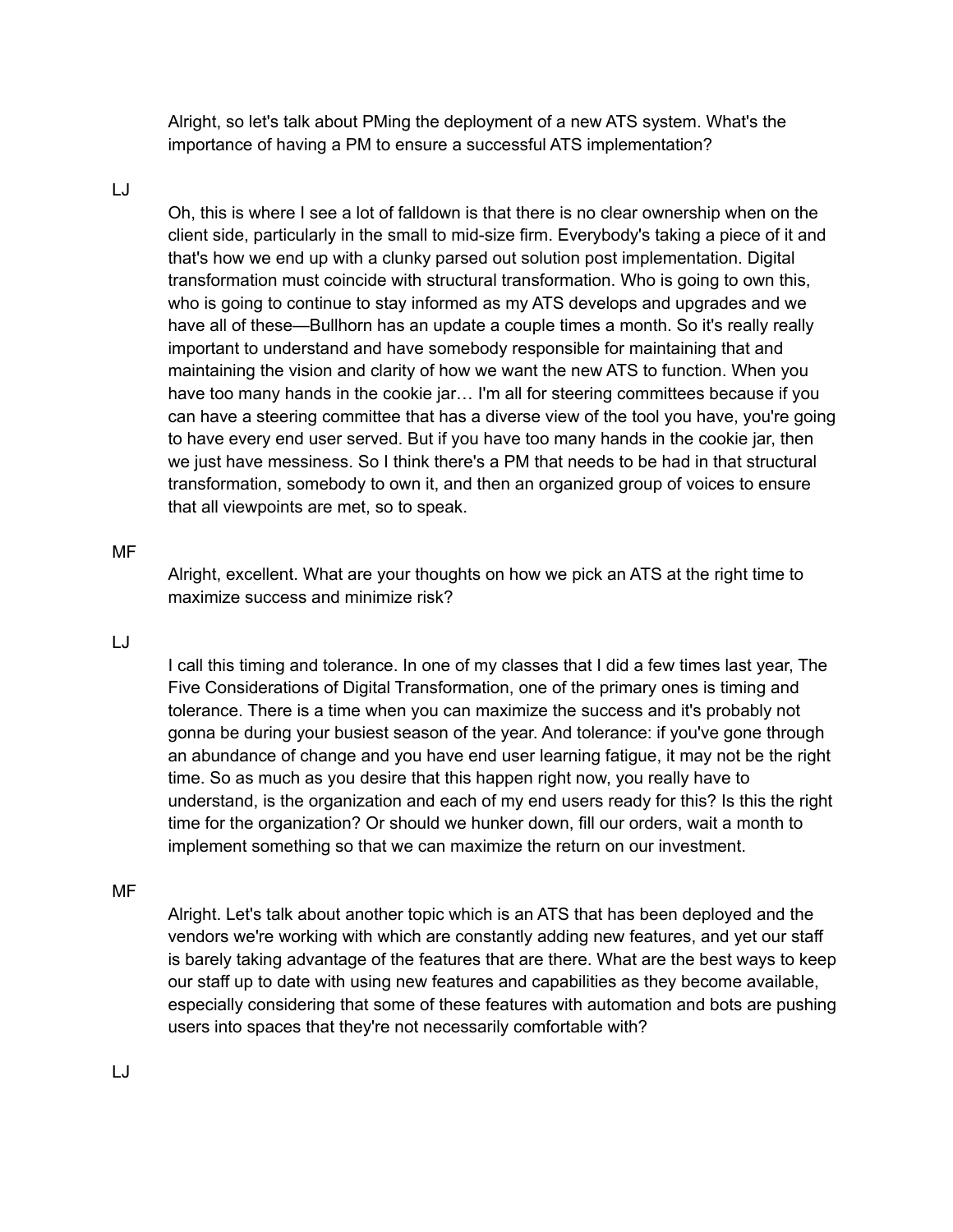Yeah, I think that that ownership that we talked about, that pm, that structural transformation that needs to be aligned with your digital transformation, that mentality shift is where it starts. then it is you know. It can't be a one and done commitment to training. This is an ongoing commitment, so call it monthly optimization, call it monthly stop and learns because here in California you can't do lunch and learns, right? So wherever you are, have the organization stop and learn and invest in your investment. I think that one of the most frustrating parts is buyers thinking I'm just going to buy it, it's going to fix my problems, and then I can move on. That's just not the case. Technology is moving too quickly for us to ignore all these features and capabilities that are being added continuously post-buy.

#### MF

I like that expression: invest in your investment. Speaking of training, what about on-demand training resources? Do those actually get used and do they help?

## LJ

I think yes if they're in bite size chunks. If I'm building a training program for a customer I try to have my videos be no longer than 3 to 5 minutes, and that's because our attention spans have continued to decrease. There's a great book—it's Hook Point, How to Stand Out in a 3 Second World. Our users are also consumers who are getting so much information every second. If you look at Tiktok, we're down to milliseconds as to how people consume information. So on-demand training resources can be exceedingly effective if they are done and organized appropriately. I think that's the other error when it comes to on-demand training materials. There's no organization that makes sense to your specific workflow. Many of the ATSs have these robust training resource centers but you can get very lost in them. So finding a way to take those resources, apply them to your specific workflow culture whatever that might be, and if you have to, cutting some of those downs to the meatiest part, that will help the end user capture whatever function it is we're trying to train them on. But they cannot be lengthy because there's no tolerance for that anymore.

#### MF

Alright, fantastic. I mean we talked quite a bit now about digital transformation. Let's dive into that a bit and specifically structural transformation and how that plays a role in the overall digital transformation.

LJ

I don't think this can be emphasized enough that we're just not in a time and space where digital transformation can not have structural transformation aligned with it. I've said it a few times that we have to have a watcher. We need a shepherd for all of these tools. And in many cases it truly is a tech stack or a complex tech stack or ecosystem that we are managing, and each one of those technologies comes with their own new features and capability upgrades. So having this spread out throughout an organization without centralized ownership I think is mayhem for an organization to have clarity of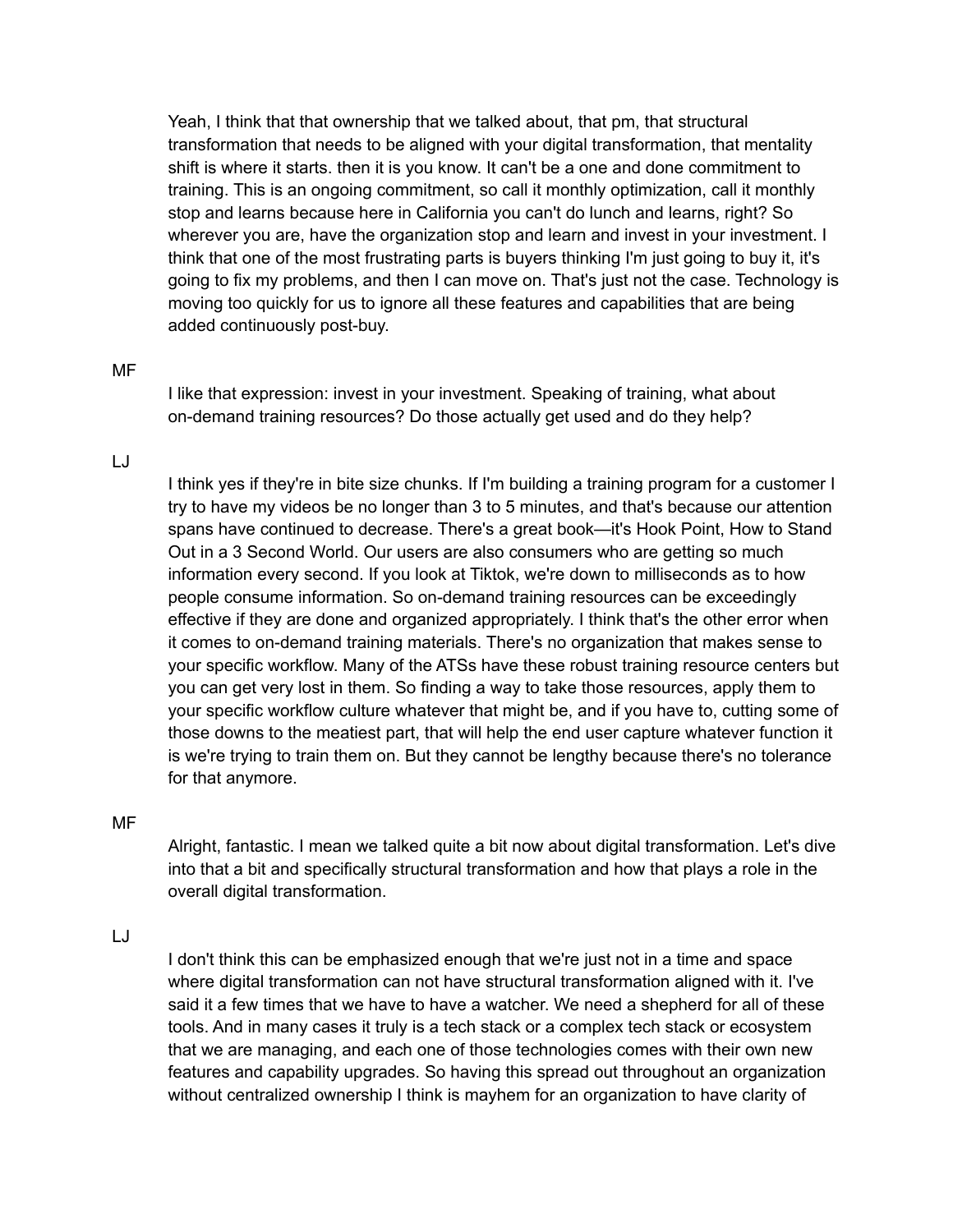purpose with how they're going to leverage in an ongoing way their newfound digital transformation.

#### MF

Yes. Let's specifically talk about how to lead the digital transformation internally and how we cultivate future leaders that can lead the digital transformation.

# LJ

I love this question because I feel like I was in a position where I was a very early adopter of this sort of digital transformation role before we even knew it was going to be a thing. I think that companies who have talent that are diverse… So the people that I'm seeing really successful in these digital transformation roles have come from the desk, have also worked in sales, love really good, clean operations, and love collaboration within the organization. If marketing technology and ops aren't working together, your digital transformation isn't going to make it. I think anybody that can act as the glue for those three entities or departments within an organization is going to find themselves leading successful transformations. So I have worked with a lot of organizations to say who within your organization could you rise up through the ranks who loves technology, loves to be enabled by it, has a diverse background, and can bring people together in a collaborative way? Those are a lot of soft skills, you'll notice. I don't necessarily think you need this, you know, meaty technical background to make all of that work. This is a collaboration effort.

# MF

That's really insightful. So talking specifically about training and taking people internally to prepare them for that digital transformation, in what areas should we be training them to lead the digital transformation, and does that include technology skills as well as soft skills?

#### LJ

Yeah, the soft skills is the collaboration part, bringing groups together and taking it all in and having clarity of what each department needs. When we buy in silos is when we end up with these really disrupted user experiences both internally and externally. So if you have marketing that says okay, we're going to go buy HubSpot then you have operations that says okay, we're going to go buy Bullhorn, and you're cultivating all of these new leads in HubSpot without giving thought to what the transition is from: I have HubSpot, I have a lead, I need it to now go to Bullhorn so that my salespeople can go capture it. What you often see happen is we end up with these two CRMs. Well, we'll pick up HubSpot's CRM capability, cultivate more sales over there, and then we'll just send it over for an order repository in Bullhorn. It just doesn't make sense. When you have disparate buying and not collaboration you end up having a really clunky process.

So how do you support digital transformation through training the future leaders of this digital transformation? Well, I think that it's going to be somebody that lives and breathes